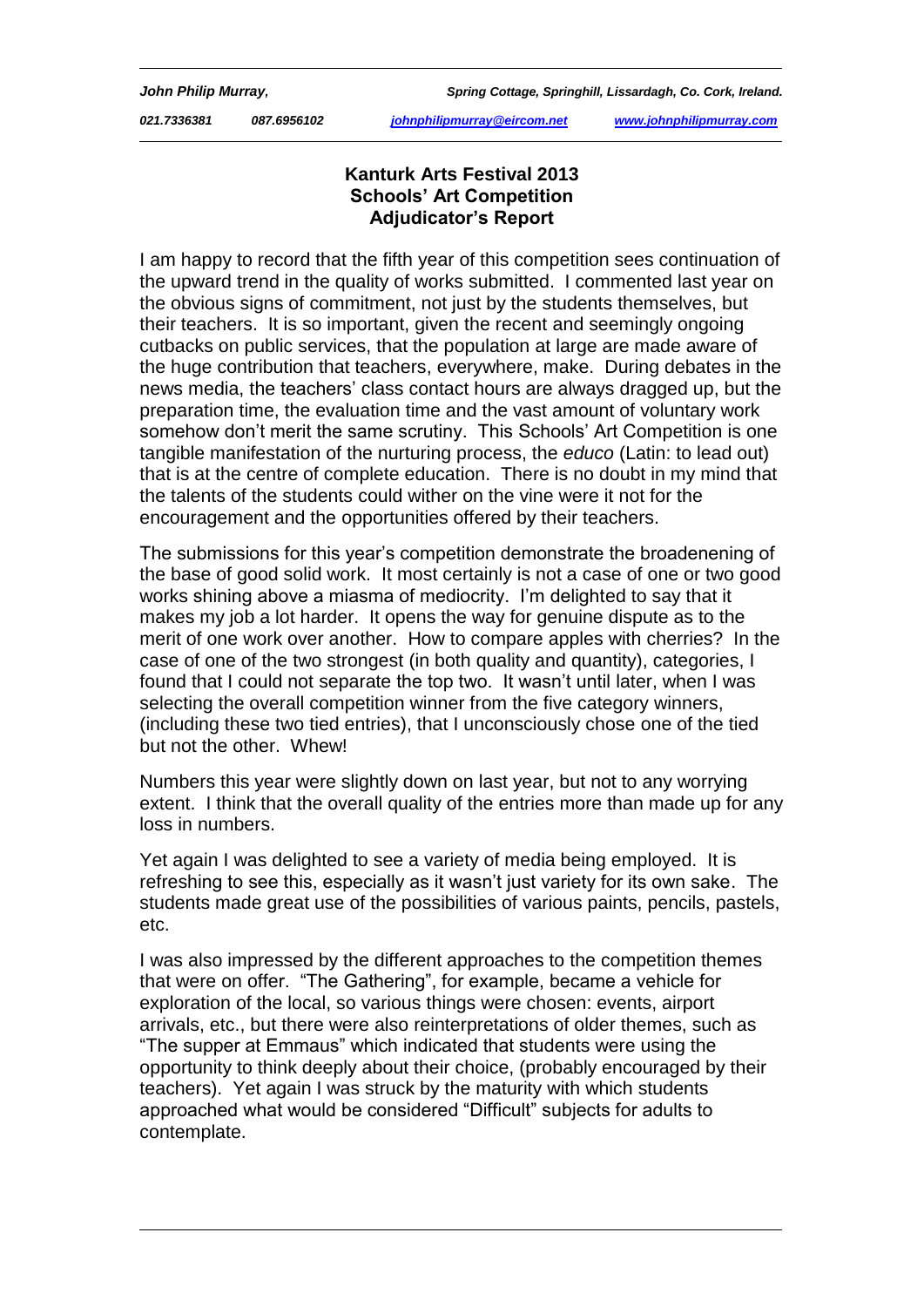*021.7336381 087.6956102 johnphilipmurray@eircom.net www.johnphilipmurray.com*

I made the point in a previous year that it is important for students doing state exams to keep up their art work, as far from being detrimental to their studies, the two are very much symbiotic and go hand-in-hand with one another. I was therefore disappointed that the entries for category D, were thinner, both in numbers and in execution. Hopefully this is just a temporary 'Blip'.

I am impressed, yet again, that this competition continues to surprise and delight me. All the freshness of previous years is still in evidence. There are subtle developments with regard, for example, to the use of paint, the possibilities of colour, the observed world, as opposed to, or in conjunction with the world of the imagination, the use of graphics or lettering to make an image, the list goes on and on.

In other years, I noted that because of the level of work in this competition, I could feel confident that the future of the world of visual expression was in good hands. I am glad that I can truthfully say the same again this year. I thank the students, teachers and the organisers for the privilege of seeing all this wonderful work. I would like to encourage all of the students whose work did not win a prize that their work contributed hugely to the success of the competition. Please keep working, do not be discouraged if you didn't win a prize this year. Continue to make the judging process a difficult one! As usual I look forward to seeing the work displayed around the business windows of the town. I know that the people of Kanturk take this exhibition to their hearts and take justifiable pride in the wonderful work of the students.

> *John Philip Murray, Lissardagh, Co. Cork. March 2013*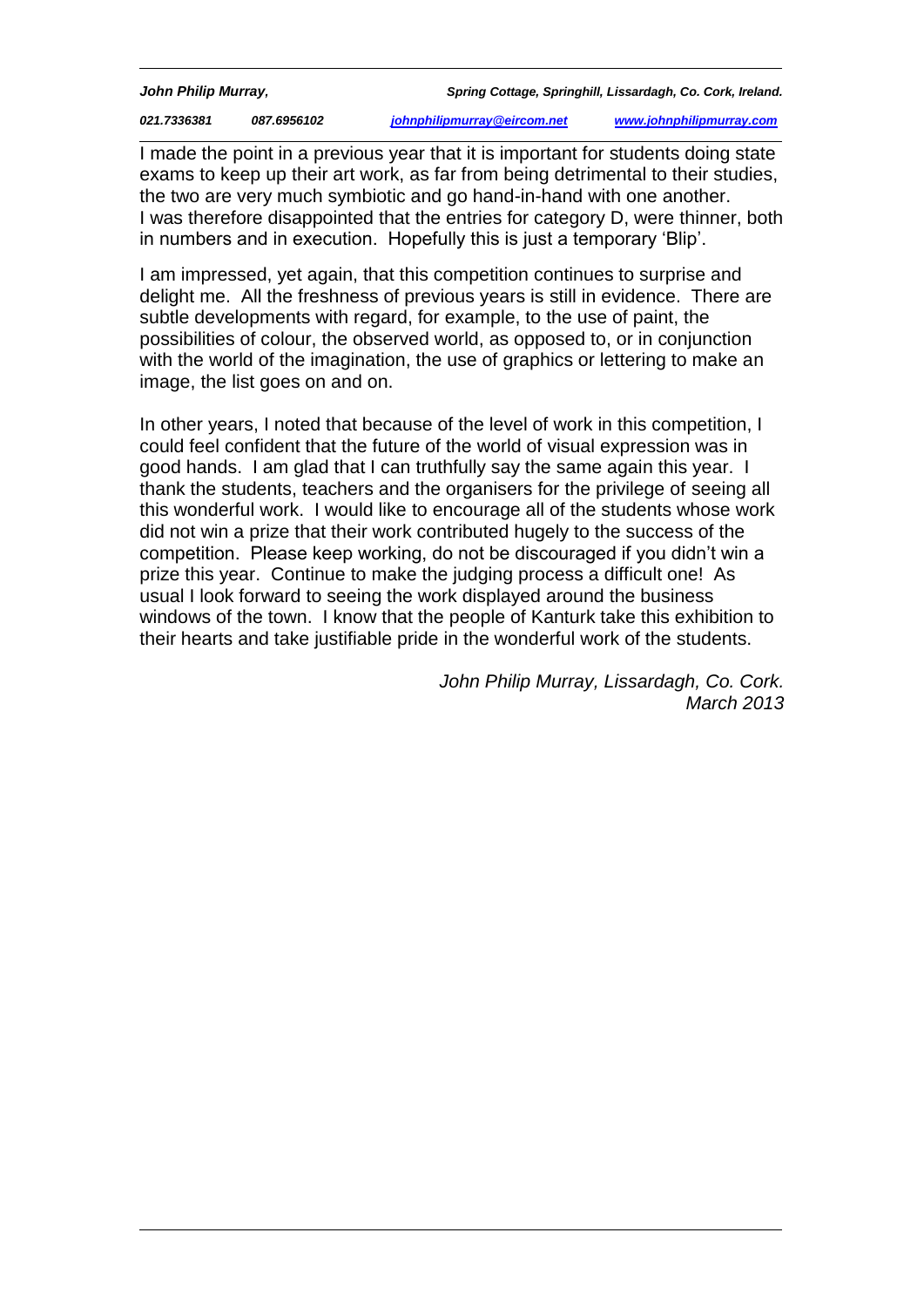*021.7336381 087.6956102 johnphilipmurray@eircom.net www.johnphilipmurray.com*

# **Overall winner 2013 Winner Category B Aisling O'Sullivan – "Hope for the Future of Mankind"**

This painting works on several important levels. It is a work of the imagination, but it employs recognisable images of the tangible world. It shows the contrast between the small, soft, vulnerable child holding the teddy bear, staring out, not into the void, but a distance populated by a variety of close planets and distant pinpricks of stars. We do not see the expression, but we can assume that it is one of wonder at the vastness of space. While the space is unimaginably huge, the manner of displaying it adds a slight human warmth, the milky blues, the warm earthy ochres of the planets, and so on. In choosing to paint the area around the planets in a paler blue, the deep blue area outside this has the effect of framing our attention on child and planets. Choice of colours, use of gentle tonal gradations, good control of shape, all work together to make this a very satisfying piece for the viewer to study. This is a very cleverly constructed composition, very well realised and a worthy winner.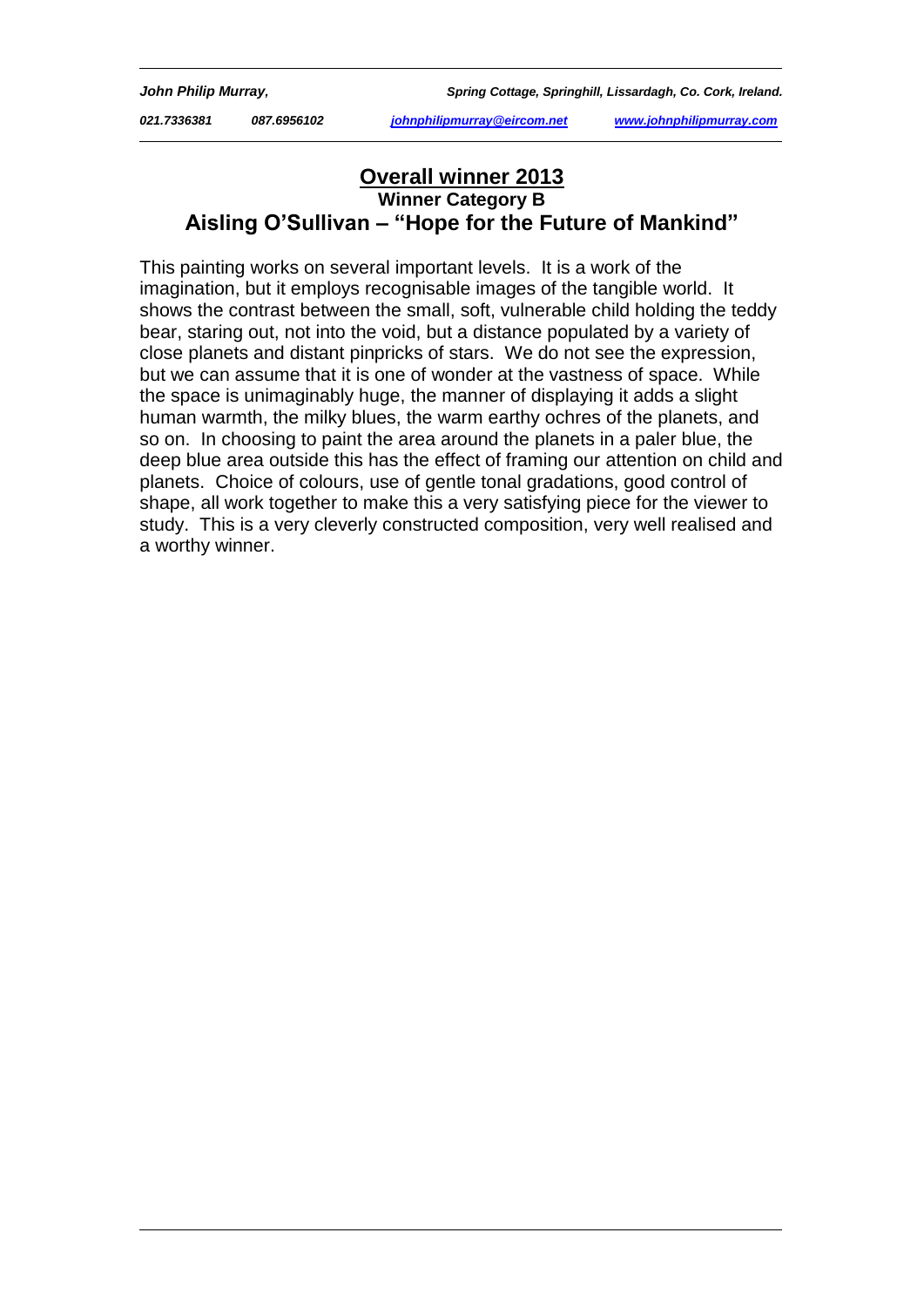*021.7336381 087.6956102 johnphilipmurray@eircom.net www.johnphilipmurray.com*

### **Category A - Winner: Hayley Buckley – "My Pet Giraffe"**

This picture displays so many of the elements of great pictorial composition that it mounted a good challenge for the overall competition. There is a great, composition; a strong diagonal rises sinuously from the lower left culminating in a beautifully rendered head. The strong blue sky reverberates against the orange and brown giving a lucid colour contrast. A clear yellow sun warms an already warm image. The simplicity of the design directs us exactly to where our attention should be focussed; we are presented with no distractions. While this work shone out, this was a strong category and those highly commended could have been winners on another occasion.

# **Highly Commended:**

**Roskana Jamrǒz-"Hope" Josh Murphy-"The Gathering" Jack Dwyer-"Rage" David Heffernan-"Shot-Stopper" Jessica Buckley-"Trip to the Zoo" Colin Linehan-"Rage"**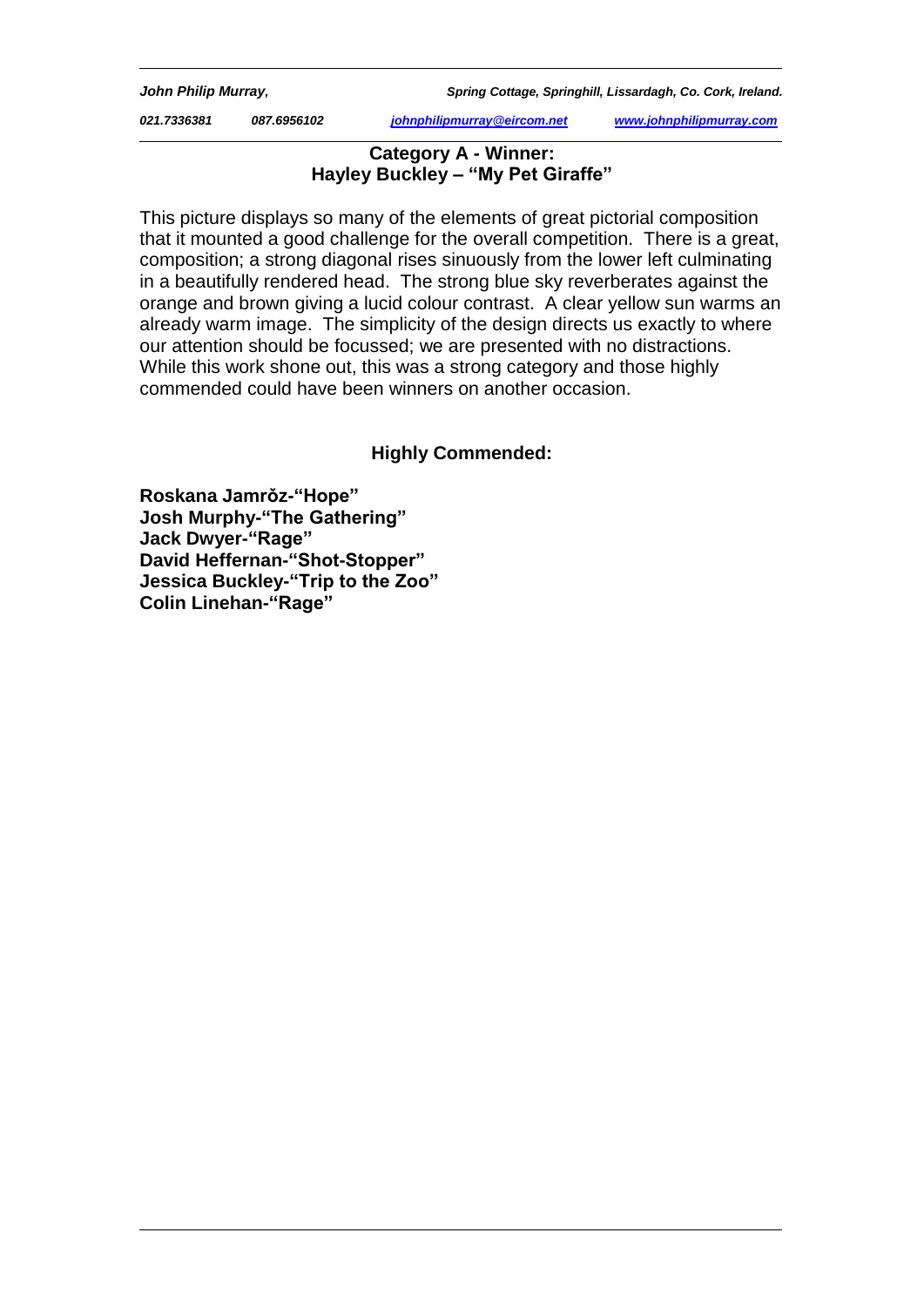*021.7336381 087.6956102 johnphilipmurray@eircom.net www.johnphilipmurray.com*

#### **Category B – Winner (also Overall Winner): Aisling O'Sullivan – "Hope for the Future of Mankind"**

This category was very strong and produced the overall winner. The Highly commended pieces included various good approaches; graphic lettering, abstracted human shapes, dramatic, tension-filled situations with interesting planes of perspective, and humorous takes on the natural world. As with category A any of these works could have provided the winner.

## **Highly Commended:**

**David Moore-"Hopes of Winning" Rebecca O'Flynn-"The Global Gathering" Stephen Kealy-"Rage" Eve McAuliffe-"Hope" Paul Leahy-"Hopes" Zara Murphy-"Hope…..is a bright shining light" Jesse McAuliffe-"Rage" Atene Acdukerčŭite-"Hopes" Daniel O'Connell-"The Gathering" Aoife Higgins-"Sick Rage"**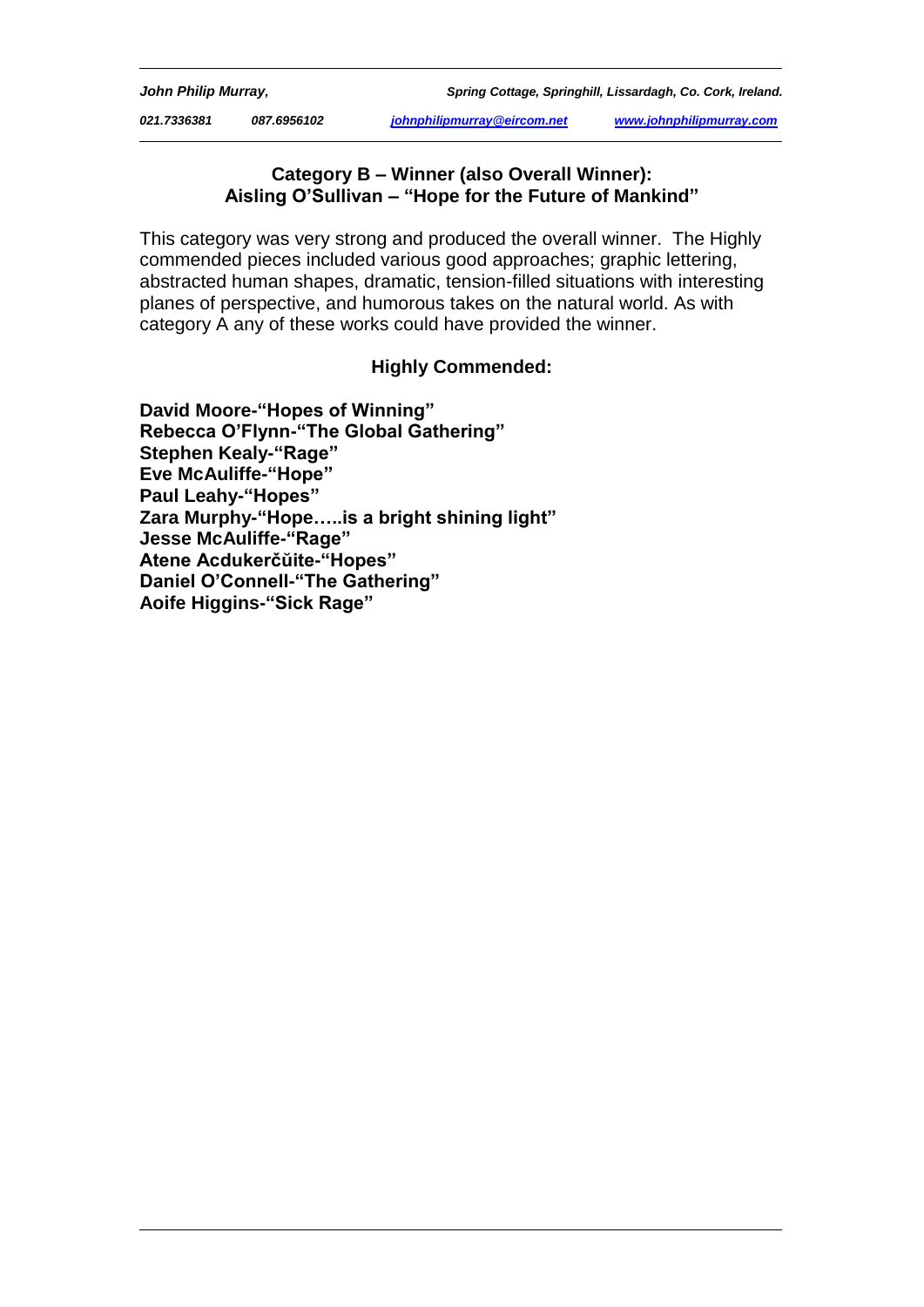*021.7336381 087.6956102 johnphilipmurray@eircom.net www.johnphilipmurray.com*

### **Category C - Winner: Emma Morrissey – "Hope"**

This was another very strong category. In the end, the drama of the light spilling from the open door proved to be the most compelling image. There is no clutter, no ambiguity of purpose. Colour is used cleverly and to a minimum. The contrasting dark tone of the outer edges allows the bright tone of the light to explode outwards. This is a very satisfying piece. I feel that I should also single out Ellen Sheehan's picture of an arrival in the airport lounge. On many different levels this piece works so well. It is a narrative, beautifully described; each individual figure brings their own story for our perusal. On a technical level, we are shown just enough of the passageway from which our arrivals have appeared, then we have a huge glass window giving onto another room whose window gives onto the runway with our plane on the apron, very cleverly conceived!

All of the other works commended had their strong merits, from The Supper at Emmaus, symbolic hands and candle, a nightmarish horse, a rendition of the Olympic gold-medal winner, a more local winner displayed in a cut-out star, a meticulously rendered Manhattan skyline, a dramatic path junction with shades of Thoreau' choice and a quirky innocent-looking dismembering with a scissors!

## **Highly Commended:**

**Ellen Sheehan-"The Gathering" Cliona McRory-"The Gathering" Katie Lynch-"Hope Can Be Found" Amy Leahy-"Dark Nightmare" Rebecca Eustace-"Express Yourself" Chloe Cotterell-"My Dream to Play for Cork Emma Newman-"My Dream Vacation" Evan O'Sullivan-"Hope Road" Caoimhe Murphy-"Destroying Everything in its Path"**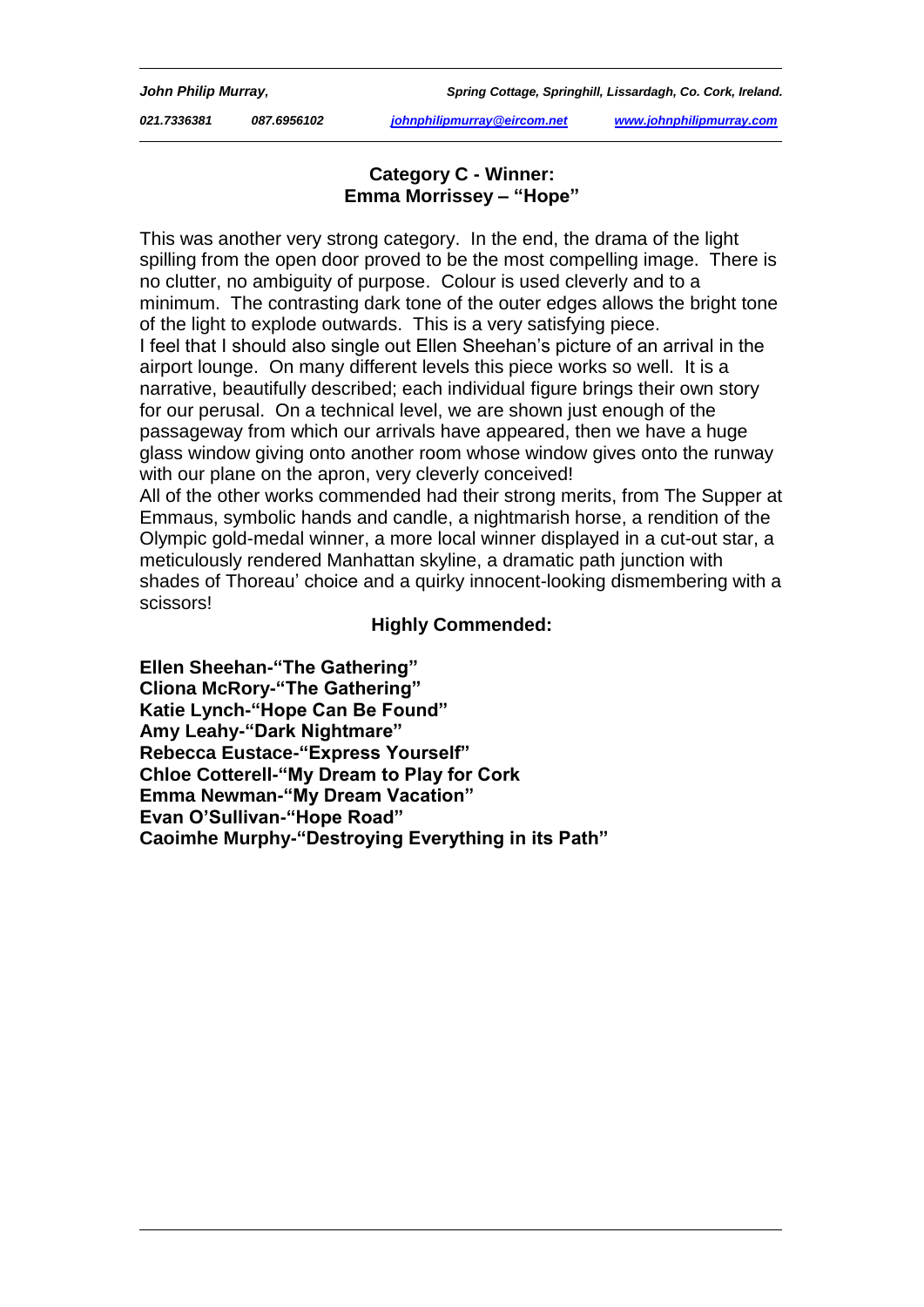*021.7336381 087.6956102 johnphilipmurray@eircom.net www.johnphilipmurray.com*

## **Category D - Winner: Anke Ludwig – "Hope"**

The winner of this category showed a gentle butterfly breaking through a brick wall to reach out into the freedom of the countryside. This was a nice, quirky idea, rendered in gentle colours.

This category showed the smallest number of works submitted and also contrasted with the strength of all the others in quality. I hope that the students in this category will take on board my comments regarding the complementary relationship between study of the other subjects and the pursuit of artistic development. Commitment to one should not exclude the other.

#### **Commended:**

**Emer O'Donoghue-"The Gathering Helena Egan-"Hope" Kate Singleton-"Rage" Lorraine Crowley-"Hope"**